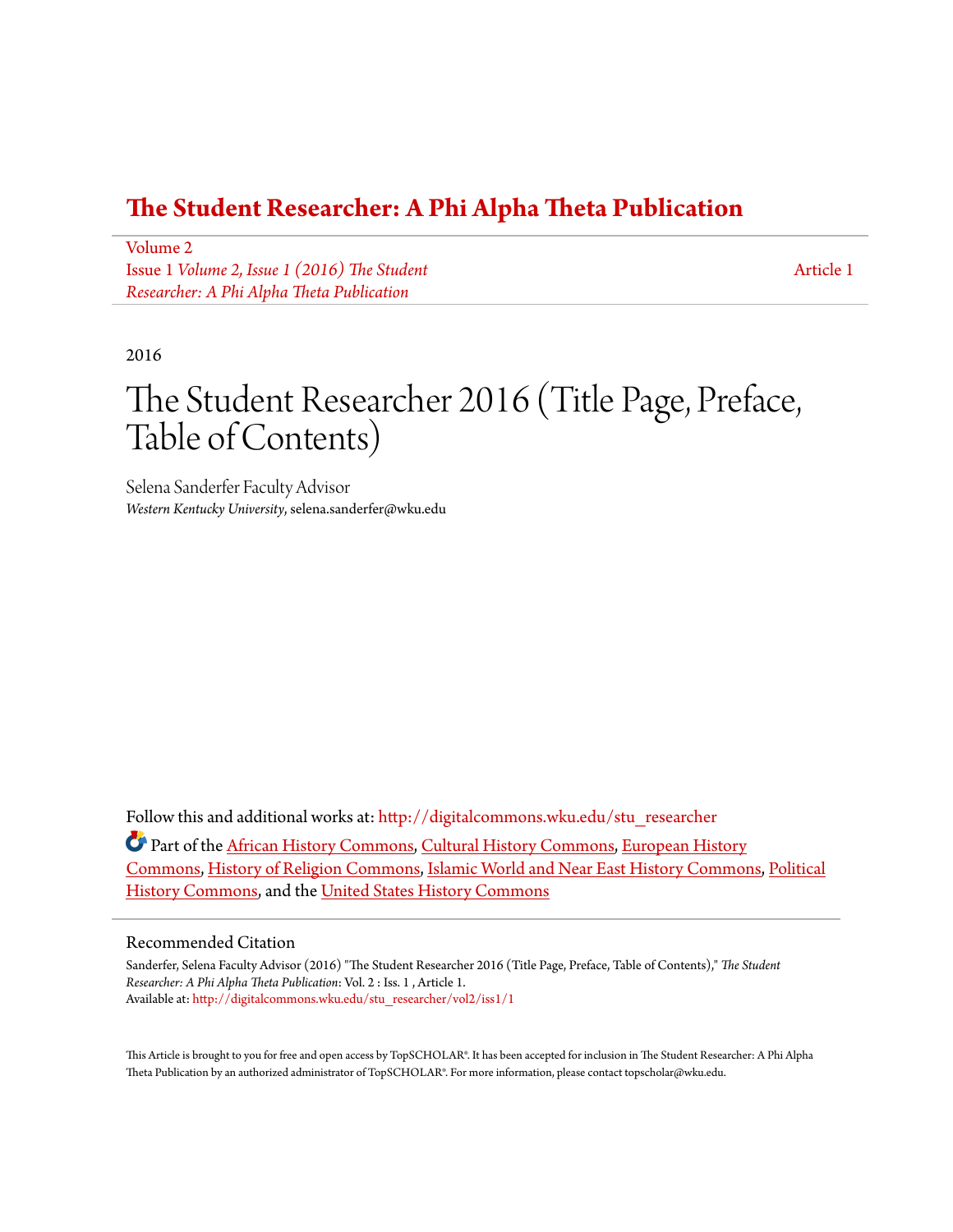# *The Student Researcher*

### A Phi Alpha Theta Publication



2016

# Eta-Pi Chapter

## Western Kentucky University

# Phi Alpha Theta Officers

| President                     | Katherine Manning   |
|-------------------------------|---------------------|
| Vice President                | Anna Buri           |
| Secretary                     | Jake McDevitt       |
| Treasurer                     | <b>Gared Dalton</b> |
| Editor in Chief Rebecca Clark |                     |

1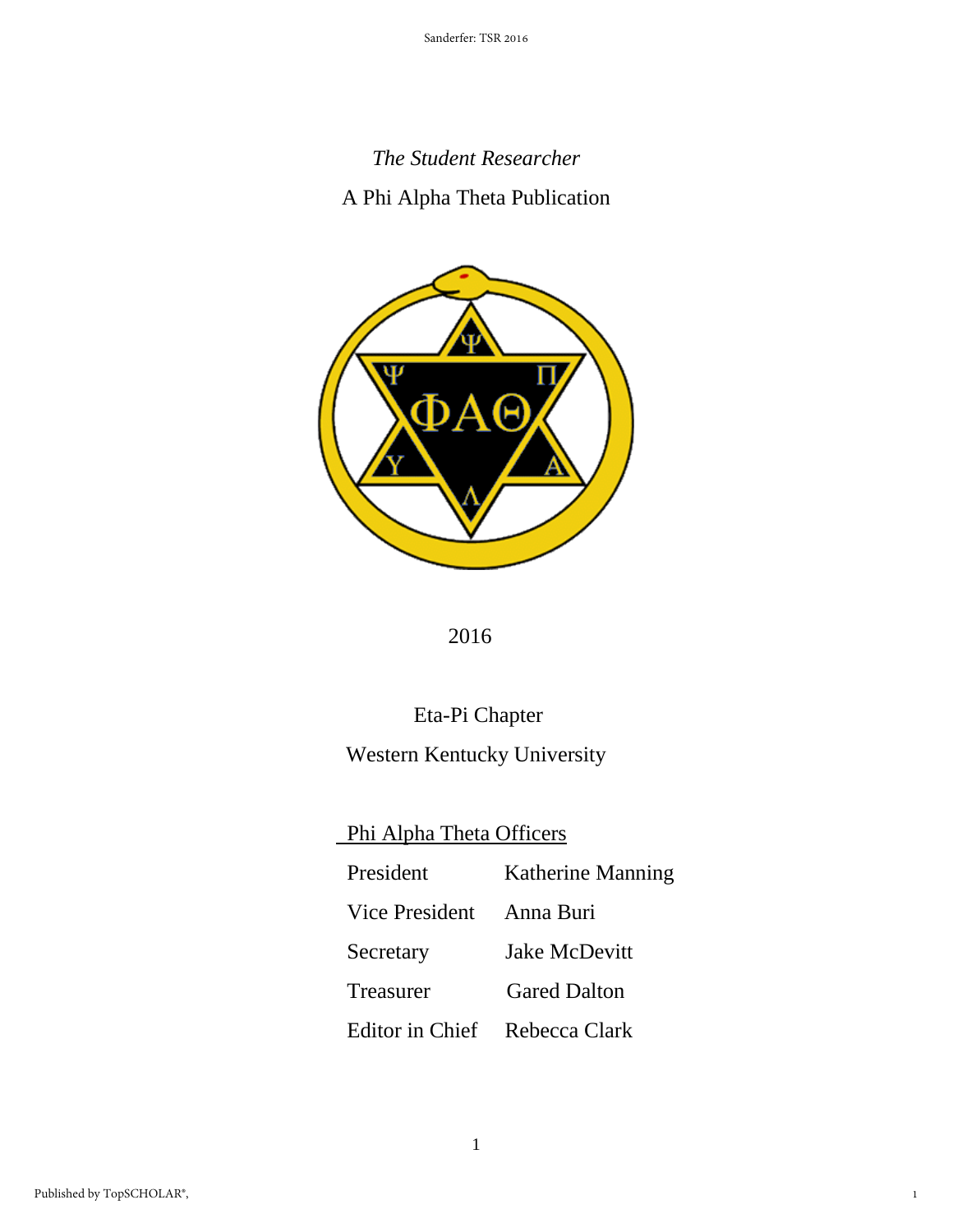#### Preface

On behalf of Phi Alpha Theta and the Western Kentucky University History Department, we offer our sincere appreciation to all those who contributed to The Student Researcher for the 2015 – 2016 academic year, including members of both Phi Alpha Theta and Western Kentucky's History Club. We offer a heartfelt gratitude to our faculty advisor Selena Sanderfer, and to Robert Dietle, the head of the History Department at Western Kentucky University. Congratulations and thank you to all the writers selected for the journal and for their hard work.

2